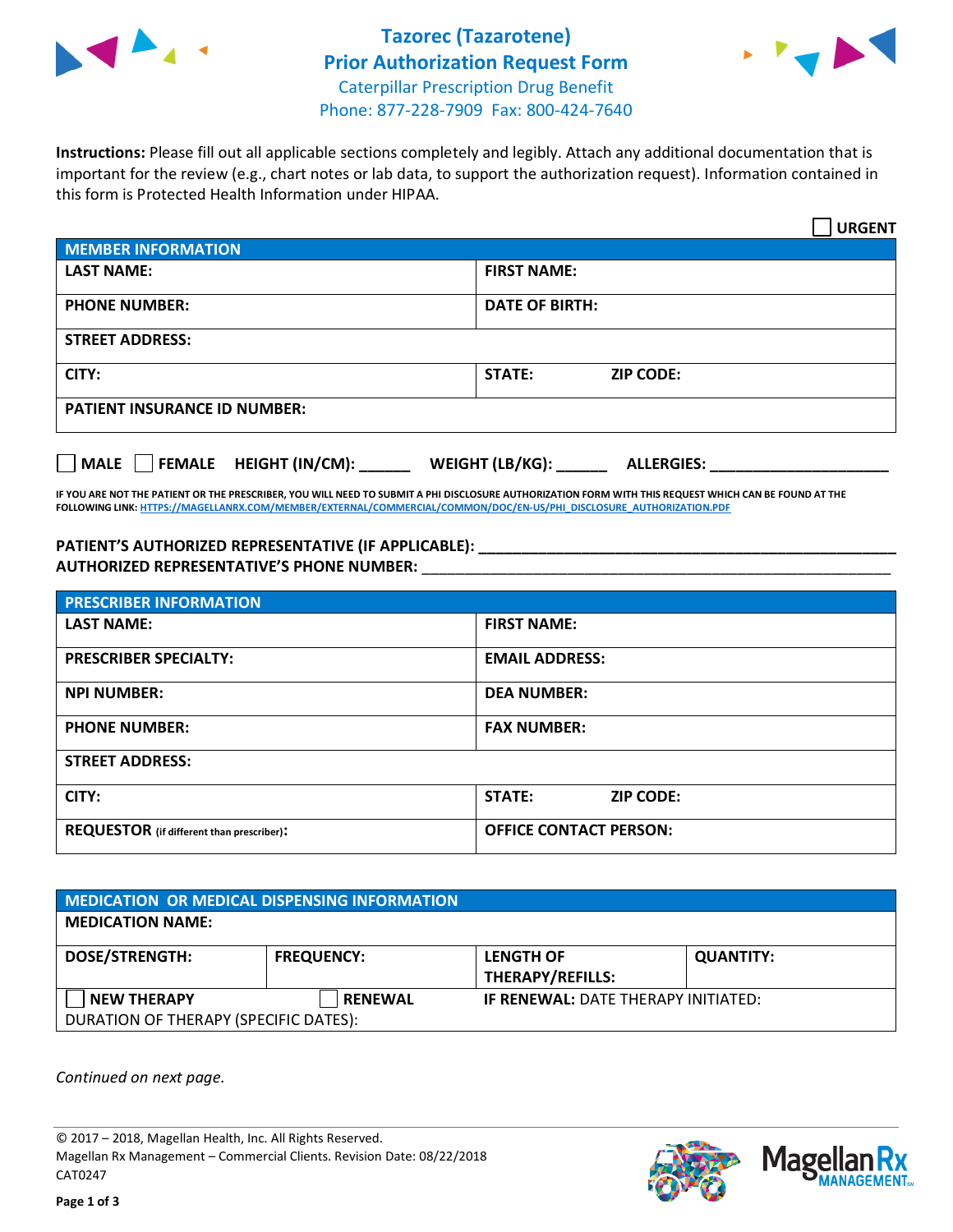



| <b>MEMBER'S LAST NAME:</b> NAME                                                                                                                     | <b>MEMBER'S FIRST NAME:</b>                                                                                                                        |                                                            |  |  |  |
|-----------------------------------------------------------------------------------------------------------------------------------------------------|----------------------------------------------------------------------------------------------------------------------------------------------------|------------------------------------------------------------|--|--|--|
|                                                                                                                                                     | 1. HAS THE PATIENT TRIED ANY OTHER MEDICATIONS FOR THIS CONDITION?                                                                                 | <b>P</b> YES (if yes, complete below) $\vert$<br><b>NO</b> |  |  |  |
| <b>MEDICATION/THERAPY (SPECIFY</b>                                                                                                                  | <b>DURATION OF THERAPY (SPECIFY</b>                                                                                                                | <b>RESPONSE/REASON FOR</b>                                 |  |  |  |
| DRUG NAME AND DOSAGE):                                                                                                                              | DATES):                                                                                                                                            | <b>FAILURE/ALLERGY:</b>                                    |  |  |  |
|                                                                                                                                                     |                                                                                                                                                    |                                                            |  |  |  |
|                                                                                                                                                     |                                                                                                                                                    |                                                            |  |  |  |
|                                                                                                                                                     |                                                                                                                                                    |                                                            |  |  |  |
| <b>2. LIST DIAGNOSES:</b>                                                                                                                           |                                                                                                                                                    | <b>ICD-10:</b>                                             |  |  |  |
| □ Acne vulgaris<br>$\square$ Lichen planus                                                                                                          |                                                                                                                                                    |                                                            |  |  |  |
| $\square$ Plaque psoriasis                                                                                                                          |                                                                                                                                                    |                                                            |  |  |  |
| □ Other diagnosis: ______________________ICD-10________________________________                                                                     |                                                                                                                                                    |                                                            |  |  |  |
|                                                                                                                                                     |                                                                                                                                                    |                                                            |  |  |  |
|                                                                                                                                                     |                                                                                                                                                    |                                                            |  |  |  |
| PRIOR AUTHORIZATION.                                                                                                                                | 3. REQUIRED CLINICAL INFORMATION: PLEASE PROVIDE ALL RELEVANT CLINICAL INFORMATION TO SUPPORT A                                                    |                                                            |  |  |  |
| Lichen planus:                                                                                                                                      |                                                                                                                                                    |                                                            |  |  |  |
|                                                                                                                                                     | Has the patient had a trial and inadequate response to at least two listed therapies? $\Box$ Yes $\Box$ No                                         |                                                            |  |  |  |
| (Please provide documentation)                                                                                                                      |                                                                                                                                                    |                                                            |  |  |  |
| • Elidel                                                                                                                                            |                                                                                                                                                    |                                                            |  |  |  |
| • Griseofulvin                                                                                                                                      |                                                                                                                                                    |                                                            |  |  |  |
| • Mycophenolate                                                                                                                                     |                                                                                                                                                    |                                                            |  |  |  |
| • Oral cyclosporine                                                                                                                                 |                                                                                                                                                    |                                                            |  |  |  |
| · Oral hydroxychloroquine                                                                                                                           |                                                                                                                                                    |                                                            |  |  |  |
| · Oral retinoids (e.g., isotretinoin, acitretin)                                                                                                    |                                                                                                                                                    |                                                            |  |  |  |
| • Protopic                                                                                                                                          |                                                                                                                                                    |                                                            |  |  |  |
| • UV light treatment                                                                                                                                |                                                                                                                                                    |                                                            |  |  |  |
|                                                                                                                                                     |                                                                                                                                                    |                                                            |  |  |  |
|                                                                                                                                                     | Are there any other comments, diagnoses, symptoms, medications tried or failed, and/or any other information the                                   |                                                            |  |  |  |
| physician feels is important to this review?                                                                                                        |                                                                                                                                                    |                                                            |  |  |  |
|                                                                                                                                                     |                                                                                                                                                    |                                                            |  |  |  |
|                                                                                                                                                     |                                                                                                                                                    |                                                            |  |  |  |
|                                                                                                                                                     |                                                                                                                                                    |                                                            |  |  |  |
|                                                                                                                                                     | Please note: Not all drugs/diagnosis are covered on all plans. This request may be denied unless all required                                      |                                                            |  |  |  |
| information is received.                                                                                                                            |                                                                                                                                                    |                                                            |  |  |  |
| ATTESTATION: I attest the information provided is true and accurate to the best of my knowledge. I understand that                                  |                                                                                                                                                    |                                                            |  |  |  |
| the Health Plan, insurer, Medical Group or its designees may perform a routine audit and request the medical                                        |                                                                                                                                                    |                                                            |  |  |  |
| information necessary to verify the accuracy of the information reported on this form.                                                              |                                                                                                                                                    |                                                            |  |  |  |
| Prescriber Signature or Electronic I.D. Verification:                                                                                               |                                                                                                                                                    | Date:                                                      |  |  |  |
|                                                                                                                                                     | <b>CONFIDENTIALITY NOTICE:</b> The documents accompanying this transmission contain confidential health information that is legally privileged. If |                                                            |  |  |  |
| you are not the intended recipient, you are hereby notified that any disclosure, copying, distribution, or action taken in reliance on the contents |                                                                                                                                                    |                                                            |  |  |  |
|                                                                                                                                                     | of these documents is strictly prohibited. If you have received this information in error, please notify the sender immediately (via return FAX)   |                                                            |  |  |  |
| and arrange for the return or destruction of these documents.                                                                                       |                                                                                                                                                    |                                                            |  |  |  |
|                                                                                                                                                     |                                                                                                                                                    |                                                            |  |  |  |

© 2017 – 2018, Magellan Health, Inc. All Rights Reserved. Magellan Rx Management – Commercial Clients. Revision Date: 08/22/2018 CAT0247



**Magella** 

**MANAGEMENT**<sub>SM</sub>